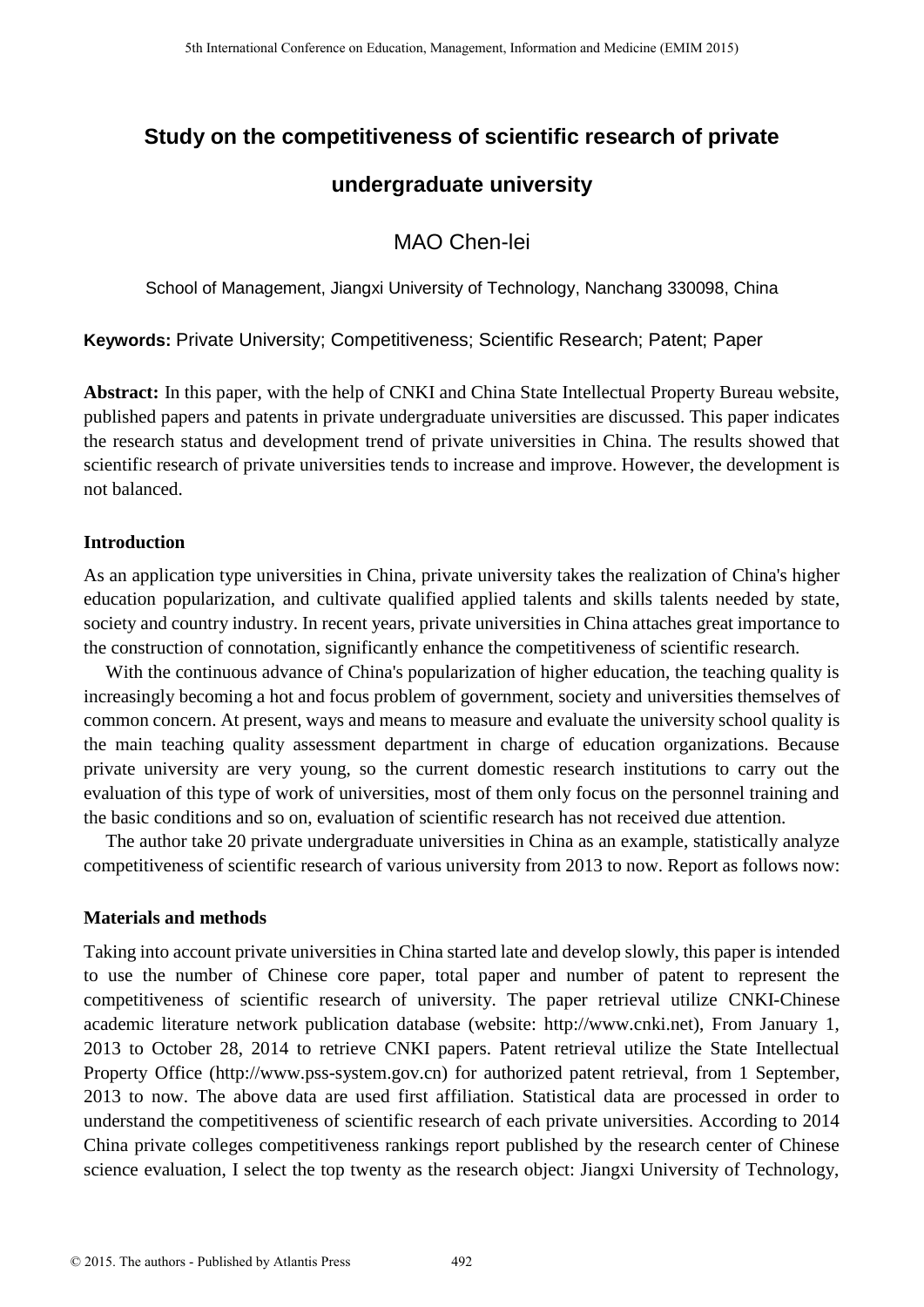Beijing City University, Jilin Huaqiao University Of Foreign Languages, Zhejiang Shuren University, Yantai Nanshan University, Huanghe Science and Technology College, Ningbo Dahongying University, East University of Heilongjiang, Xi'an International University, Xijing University, Sanjiang University, Taihu University of Wuxi, Jilin Animation Institute, Qingdao Binhai University, Weifang University of Science & Technology, Xi'an Eurasia University, HIE University, Nanchang University of Technology, Yang-En University, and Hebei Institute Of Communications.

### **Result**

Publish status of scientific paper is one of the standards to measure the level of scientific research of universities, which can indirectly reflect the current research in the universities, although the importance of the number of published papers is still controversial. As can be seen from the table, in 20 private universities, the number of total published paper in each university is uneven, the highest Weifang University of Science and Technology has published 1018 papers, the lowest Yang-En University has published only 22 papers, average of 268 is relatively low.

According to the "Chinese core list of journals", published papers of Chinese core index enthuse universities are analyzed and compared. As can be seen from the table, in 20 private universities, total published core journal paper, the average is 42, of which the highest Huanghe Science and Technology College's 173 papers, the lowest Yang-En University only 1 paper. There is a big gap among these universities.

Patent is also an important index which reflect the strength and level of scientific research of a university. As can be seen from the table, many private universities have no patent authorization, an average of 53, the highest Jiangxi University of technology has 490 active patents, and this is a relatively higher, highlighting the characteristics of application type.

Private undergraduate university, both from the students and teachers, the target of personnel training must be firmly fixed in the cultivation of applied talents. Only separating from the Research University, Teach and Research University in the training type, dislocation of private undergraduate university development, can show the private university characteristics of application type. The characteristics of private universities and the external environment determines that the innovation education and entrepreneurship education will become the future development trend of private higher education, constructing suitable innovative education system for private universities, innovating the mode of talent cultivation, and striving to cultivate qualified people with innovative consciousness and innovative ability. Let students "learn to behave, learn to do, learn to learn, learn to innovate".

| rabie                                            |                                    |                                    |                                |  |
|--------------------------------------------------|------------------------------------|------------------------------------|--------------------------------|--|
| University                                       | Number of total<br>published paper | Number of<br>core journal<br>paper | Number of<br>effective patents |  |
| Jiangxi University of<br>Technology              | 280                                | 56                                 | 490                            |  |
| Beijing City University                          | 269                                | 48                                 |                                |  |
| Jilin Huaqiao University Of<br>Foreign Languages | 143                                | 13                                 | 0                              |  |
| Zhejiang Shuren University                       | 147                                | 25                                 | 162                            |  |

 $T<sub>T<sub>T<sub>T<sub>T</sub></sub></sub></sub>$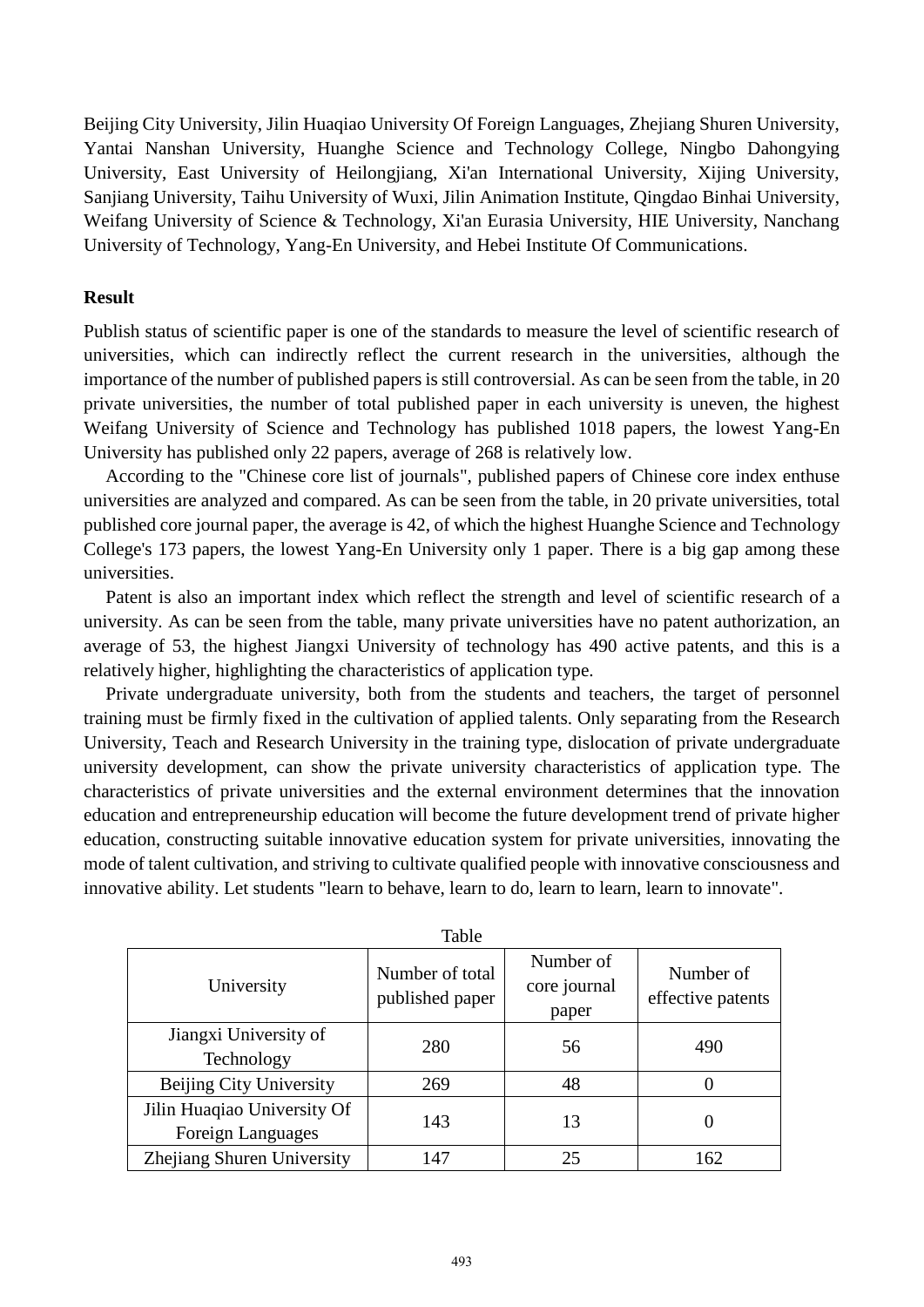| Yantai Nanshan University        | 146  | 13  | 10             |
|----------------------------------|------|-----|----------------|
| Huanghe Science and              | 759  | 173 | 212            |
| <b>Technology College</b>        |      |     |                |
| Ningbo Dahongying                | 438  | 76  | 9              |
| University                       |      |     |                |
| East University of               | 257  | 21  | 66             |
| Heilongjiang                     |      |     |                |
| Xi'an International University   | 383  | 57  | $\mathbf{1}$   |
| Xijing University                | 240  | 114 | 25             |
| Sanjiang University              | 132  | 14  | 4              |
| Taihu University of Wuxi         | 47   | 5   | $\overline{0}$ |
| <b>Jilin Animation Institute</b> | 139  | 20  | $\overline{0}$ |
| Qingdao Binhai University        | 140  | 11  | 39             |
| Weifang University of            | 1018 | 80  | 42             |
| Science & Technology             |      |     |                |
| Xi'an Eurasia University         | 87   | 5   | $\overline{0}$ |
| <b>HIE University</b>            | 404  | 79  | 1              |
| Nanchang University of           | 149  | 10  | $\overline{0}$ |
| Technology                       |      |     |                |
| Yang-En University               | 22   | 1   | $\overline{0}$ |
| Hebei Institute Of               | 159  | 24  | $\overline{0}$ |
| Communications                   |      |     |                |
| Average                          | 268  | 42  | 53             |

#### **Discussion and Conclusion**

In this paper, with the help of Chinese CNKI and the State Intellectual Property Office website, the status of published papers and patents in private universities in China was compared and analyzed; the following conclusions can be drawn:

(1) In recent years, private universities pay more attention to the connotation construction.

(2) With the increase of number of published paper, at the same time, quality has been well protected, reflected in the number of core paper.

(3) In private universities, number of patent is uneven, some private universities get good marks in the patent application.

Because of limitation of methods, there are still some deficiencies:

(1) This study is analyzed and compared by China CNKI and China State Intellectual Property Bureau website. The omissions or errors of CNKI and website will affect the results of this study.

(2) In this paper I only analyze paper published in Chinese journals for private universities, paper published in foreign journal is not included.

This report will help to understand the situation of private university in their scientific research, enhance the consciousness and initiative in scientific research. This report can also provide the decision reference for the education department to formulate policy, at the same time can also be for students, parents and social institutions to receive important information.